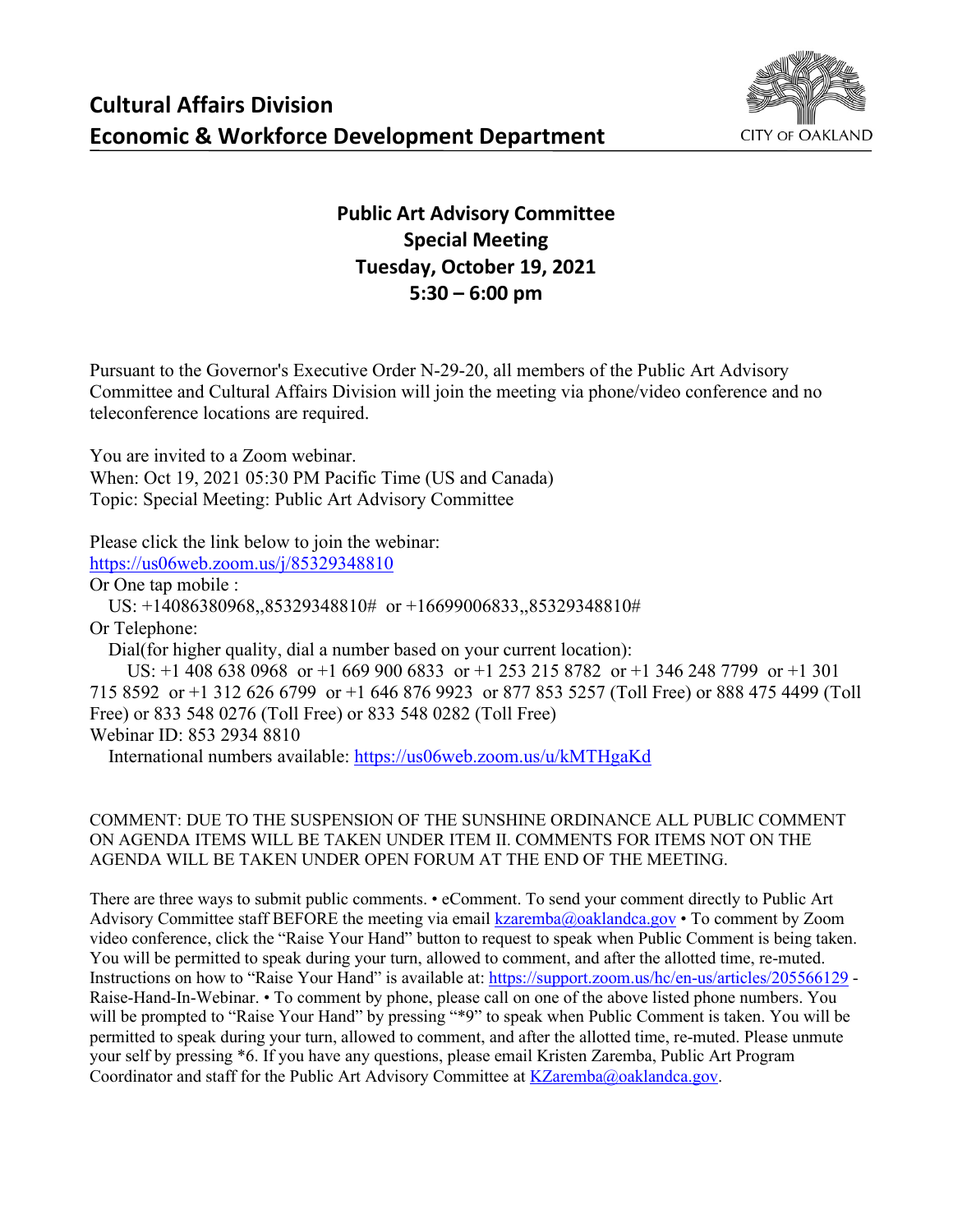## **Public Art Advisory Committee Regular Meeting Tuesday, October 19, 2021 5:30 – 6:00 pm AGENDA**

- I. **Welcome/Call to Order/Roll Call**
- II. **Public Comment**
- III. **Action Item: Adopt a Resolution Determining that Conducting In-Person Meetings of the Public Art Advisory Committee Would Present Imminent Risks to Attendees' Health, and Electing to Continue Conducting Meetings Using Teleconferencing in Accordance with California Government Code Section 54953(e), a Provision of AB-361 Next regular meeting: November 1, 2021 via Teleconference**
- IV. **Adjourn**

Oakland Cultural Affairs - Public Art Program, 1 Frank H. Ogawa Plaza, 9th fl. Oakland, CA 94612

[www.oaklandculturalarts.org](http://www.oaklandculturalarts.org/)

 This meeting location is wheelchair accessible. To request disability-related accommodations or to request American Sign Language (ASL), Cantonese, Mandarin, or Spanish language interpreter, please email [KZaremba@oaklandca.gov](mailto:KZaremba@oaklandca.gov) or call (510) 238-2155 Or 711 (for Relay Service) at least five (5) business days before the meeting. Please refrain from wearing scented products to this meeting as a courtesy to attendees with chemical sensitivities.

Esta reunión es accesible para sillas de ruedas. Si desea solicitar adaptaciones relacionadas con discapacidades, o para pedir un intérprete de en español, Cantones, mandarín o de lenguaje de señas (ASL) por favor envié un correo electrónico a [KZaremba@oaklandca.gov](mailto:KZaremba@oaklandca.gov) o llame al (510) 238-4949 o al 711 para servicio de retransmisión (Relay service) por lo menos cinco días hábiles antes de la reunión. Se le pide de favor que no use perfumes a esta reunión como cortesía para los que tienen sensibilidad a los productos químicos. Gracias.

會場有適合輪椅出□設施。需要殘障輔助設施, □語, □班□語, 粵語或國語翻譯服務, 請在會議前五個□作 天電郵 [KZaremba@oaklandca.gov](mailto:KZaremba@oaklandca.gov) 或致電 (510) 238-4949或 711 (電話傳達服務)。請避免塗搽□氛產品, 參加者可 能對化學成分敏感。

Địa điểm tổ chức cuộc họp có đường dành riêng cho xe lăn. Để yêu cầu các phương tiện hỗ trợ phục vụ người khuyết tật hoặc yêu cầu thông dịch viên ASL, tiếng Quảng Đông, tiếng Quan Thoại hoặc tiếng Tây Ban Nha, vui lòng gửi email đến địa chỉ [KZaremba@oaklandca.gov](mailto:KZaremba@oaklandca.gov) hoặc gọi đến số (510) 238-4949 hoặc 711 (với Dịch vụ Tiếp âm) ít nhất năm (5) ngày làm việc trước khi cuộc họp diễn ra.Vui lòng không sử dụng các sản phẩm có mùi thơm khi tham gia cuộc họp này như một phép lịch sự đối với những người tham dự nhạy cảm đối với các chất hóa học.

**Cultural Affairs Division - Economic & Workforce Development Department Public Art Coordinator – Kristen Zaremba Phone: (510) 238-2155 Recorded Agenda: (510) 238-2386 Telecommunications Relay Service: 711**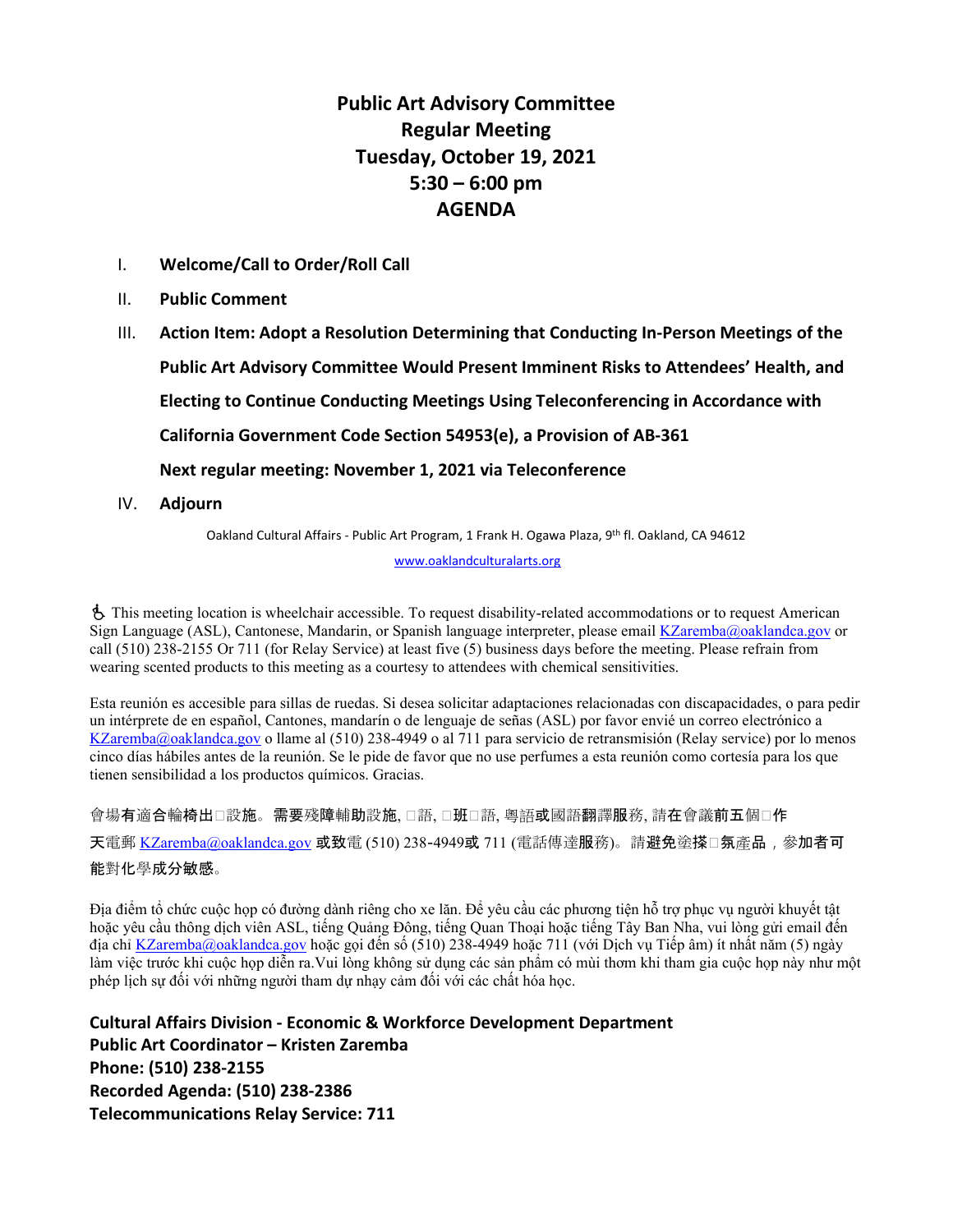## **OAKLAND PUBLIC ART ADVISORY COMMITTEE RESOLUTION**

**ADOPT A RESOLUTION DETERMINING THAT CONDUCTING IN-PERSON MEETINGS OF THE PUBLIC ART ADVISORY COMMITTEE WOULD PRESENT IMMINENT RISKS TO ATTENDEES' HEALTH, AND ELECTING TO CONTINUE CONDUCTING MEETINGS USING TELECONFERENCING IN ACCORDANCE WITH CALIFORNIA GOVERNMENT CODE SECTION 54953(e), A PROVISION OF AB-361.**

**WHEREAS,** on March 4, 2020, Governor Gavin Newsom declared a state of emergency related to COVID-19, pursuant to Government Code Section 8625, and such declaration has not been lifted or rescinded. *See* [https://www.gov.ca.gov/wp-content/uploads/2020/03/3.4.20-](https://www.gov.ca.gov/wp-content/uploads/2020/03/3.4.20-Coronavirus-SOE-Proclamation.pdf) [Coronavirus-SOE-Proclamation.pdf](https://www.gov.ca.gov/wp-content/uploads/2020/03/3.4.20-Coronavirus-SOE-Proclamation.pdf)

**WHEREAS**, on March 9, 2020, the City Administrator in their capacity as the Director of the Emergency Operations Center (EOC), issued a proclamation of local emergency due to the spread of COVID-19 in Oakland, and on March 12, 2020, the City Council passed Resolution No. 88075 C.M.S. ratifying the proclamation of local emergency pursuant to Oakland Municipal Code (O.M.C.) section 8.50.050(C); and

**WHEREAS**, City Council Resolution No. 88075 remains in full force and effect to date; and

**WHEREAS**, the Centers for Disease Control (CDC) recommends physical distancing of at least six (6) feet whenever possible, avoiding crowds, and avoiding spaces that do not offer fresh air from the outdoors, particularly for people who are not fully vaccinated or who are at higher risk of getting very sick from COVID-19. *See* [https://www.cdc.gov/coronavirus/2019](https://www.cdc.gov/coronavirus/2019-ncov/prevent-getting-sick/prevention.html) [ncov/prevent-getting-sick/prevention.html;](https://www.cdc.gov/coronavirus/2019-ncov/prevent-getting-sick/prevention.html)

**WHEREAS**, the CDC recommends that people who live with unvaccinated people avoid activities that make physical distancing hard. *See* [https://www.cdc.gov/coronavirus/2019](https://www.cdc.gov/coronavirus/2019-ncov/your-health/about-covid-19/caring-for-children/families.html) [ncov/your-health/about-covid-19/caring-for-children/families.html;](https://www.cdc.gov/coronavirus/2019-ncov/your-health/about-covid-19/caring-for-children/families.html)

**WHEREAS**, the CDC recommends that older adults limit in-person interactions as much as possible, particularly when indoors. *See* [https://www.cdc.gov/aging/covid19/covid19-older](https://www.cdc.gov/aging/covid19/covid19-older-adults.html)[adults.html;](https://www.cdc.gov/aging/covid19/covid19-older-adults.html)

**WHEREAS**, the CDC, the California Department of Public Health, and the Alameda County Public Health Department all recommend that people experiencing COVID-19 symptoms stay home. *See* [https://www.cdc.gov/coronavirus/2019-ncov/if-you-are-sick/steps-when](https://www.cdc.gov/coronavirus/2019-ncov/if-you-are-sick/steps-when-sick.html)[sick.html;](https://www.cdc.gov/coronavirus/2019-ncov/if-you-are-sick/steps-when-sick.html)